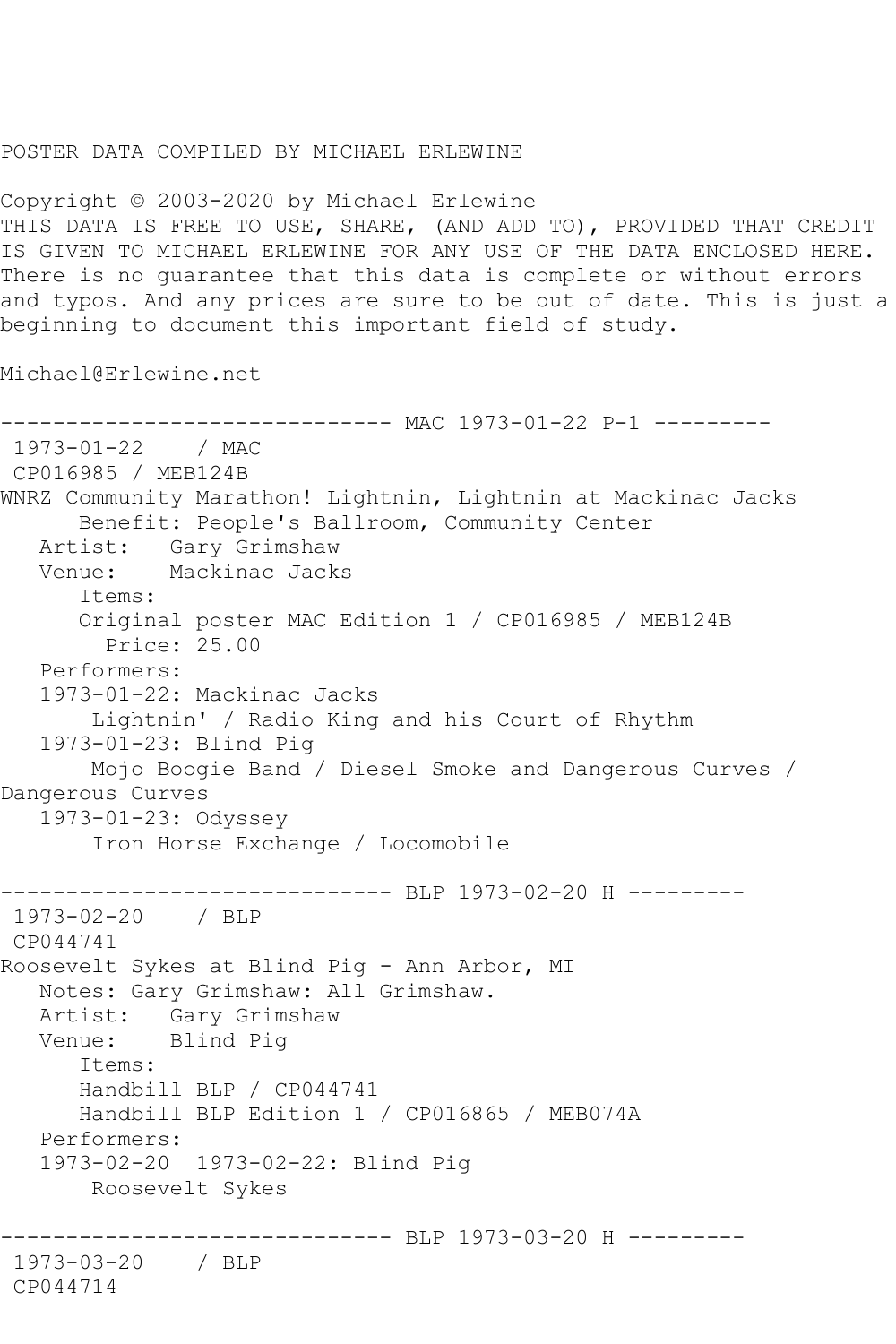Robert Jr. Lockwood at Blind Pig, Ann Arbor - Ann Arbor, MI Artist: Amy Horowitz Venue: Blind Pig Items: Handbill BLP / CP044714 Handbill BLP Edition 1 / CP016869 / MEB076A Performers: 1973-03-20 1973-03-22: Blind Pig Robert Jr. Lockwood ------------------------------ BLP 1973-05-15 H-1 --------- 1973-05-15 / BLP CP016867 / MEB075A J.B. Hutto and the Hawks at Blind Pig - Ann Arbor, MI Artist: Rainbow Publications Venue: Blind Pig Items: Handbill BLP / CP044659 Handbill BLP Edition 1 / CP016867 / MEB075A Performers: 1973-05-15 1973-05-17: Blind Pig J.B. Hutto ------------------------------ BLP 1973-11-15 P-1 --------- 1973-11-15 / BLP CP016871 / MEB077A One String Sam, John Nicholas at Blind Pig, Ann Arbor - Ann Arbor, MI Notes: Gary Grimshaw: I did not do the layout on that. Artist: Rainbow Graphics<br>Venue: Blind Pig Blind Pig Items: Original poster BLP Edition 1 / CP016871 / MEB077A Performers: 1973-11-15: Blind Pig One String Sam / John Nicholas ----------- BLP 1973-11-27 P-1 ---------1973-11-27 / BLP CP016872 / MEB077B Billy Boy Arnold at Blind Pig - Ann Arbor, MI Notes: Gary Grimshaw: I did not do the layout on that. Artist: Rainbow Graphics Venue: Blind Pig Items: Original poster BLP Edition 1 / CP016872 / MEB077B Performers: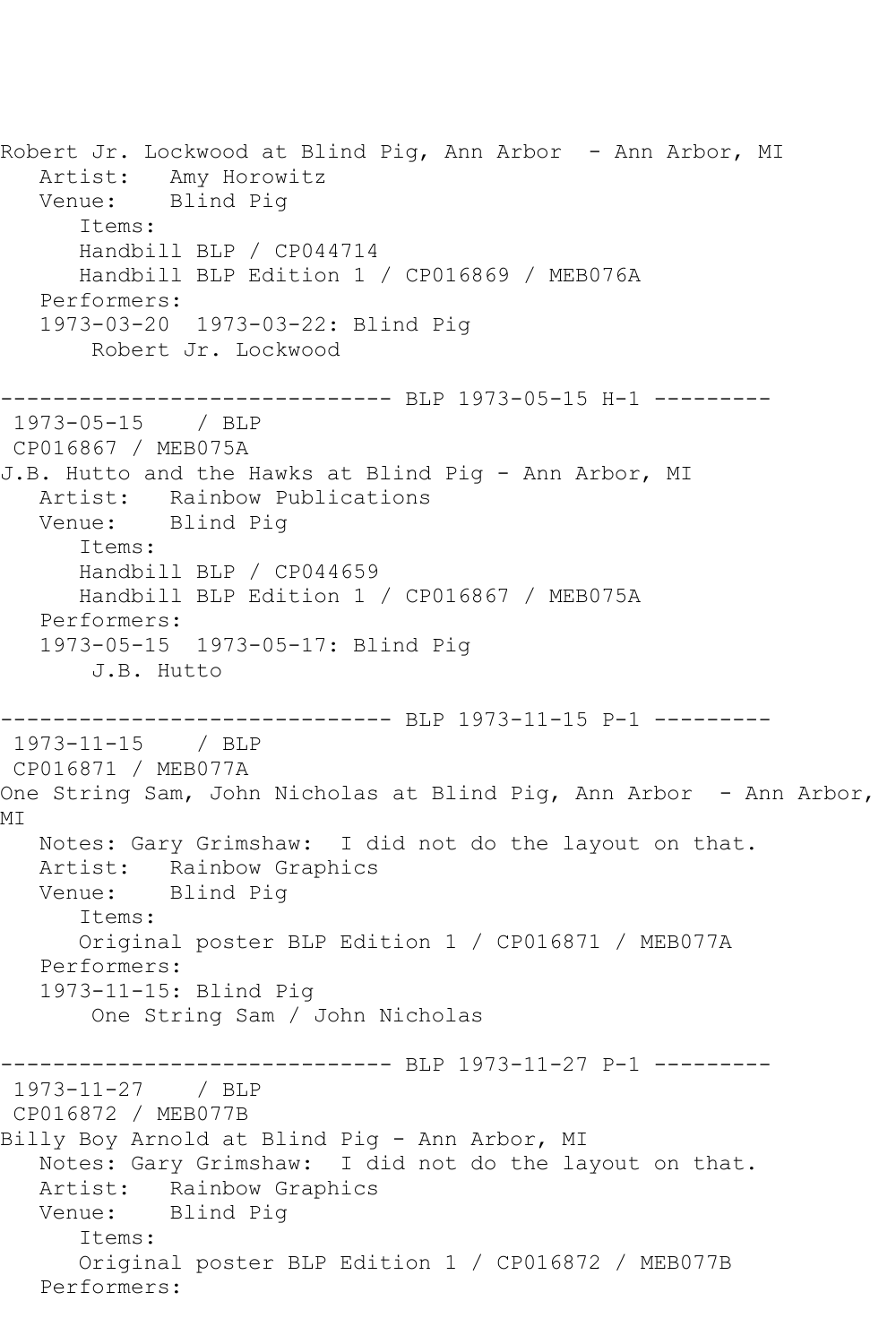1973-11-27 1973-11-29: Blind Pig Billy Boy Arnold ------------------------------ BLP 1974-01-02 P-1 --------- 1974-01-02 / BLP CP016883 / MEB083A Okra, Boogie Woogie Red at Blind Pig - Ann Arbor, MI Artist: Rainbow Publications Venue: Blind Pig Items: Original poster BLP Edition 1 / CP016883 / MEB083A Performers: 1974-01-02: Blind Pig Okra 1974-01-03: Boogie Woogie Red 1974-01-04 1974-01-05: Lightnin' Slim / John Nicholas 1974-01-06: Silk Purse 1974-01-08: Vipers 1974-01-09: Okra 1974-01-10: Boogie Woogie Red 1974-01-11 1974-01-12: James Walker / Erwin Helper 1974-01-13: Silk Purse 1974-01-15: Muskadine Blues Band 1974-01-16 1974-01-18: Robert Jr. Lockwood 1974-01-19: Muskadine Blues Band 1974-01-20: Silk Purse 1974-01-22: Vipers 1974-01-23: Okra 1974-01-24 1974-01-26: John Nicholas 1974-01-27: Silk Purse 1974-01-29: Vipers 1974-01-30: Okra  $1974 - 01 - 31:$  1974-02-05 1974-02-09: Otis Rush ------------------------------ BLP 1974-01-23 H --------- 1974-01-23 / BLP CP045988 / CP045988 Mighty Joe Young and his 4 piece band at Blind Pig Notes: Gary Grimshaw; Did all the lettering, but did not do the Blind Pig logo or the Blind Pig lettering (Chris Frain) Artist: Rainbow Graphics Venue: Blind Pig Items: Handbill BLP / CP045988 / CP045988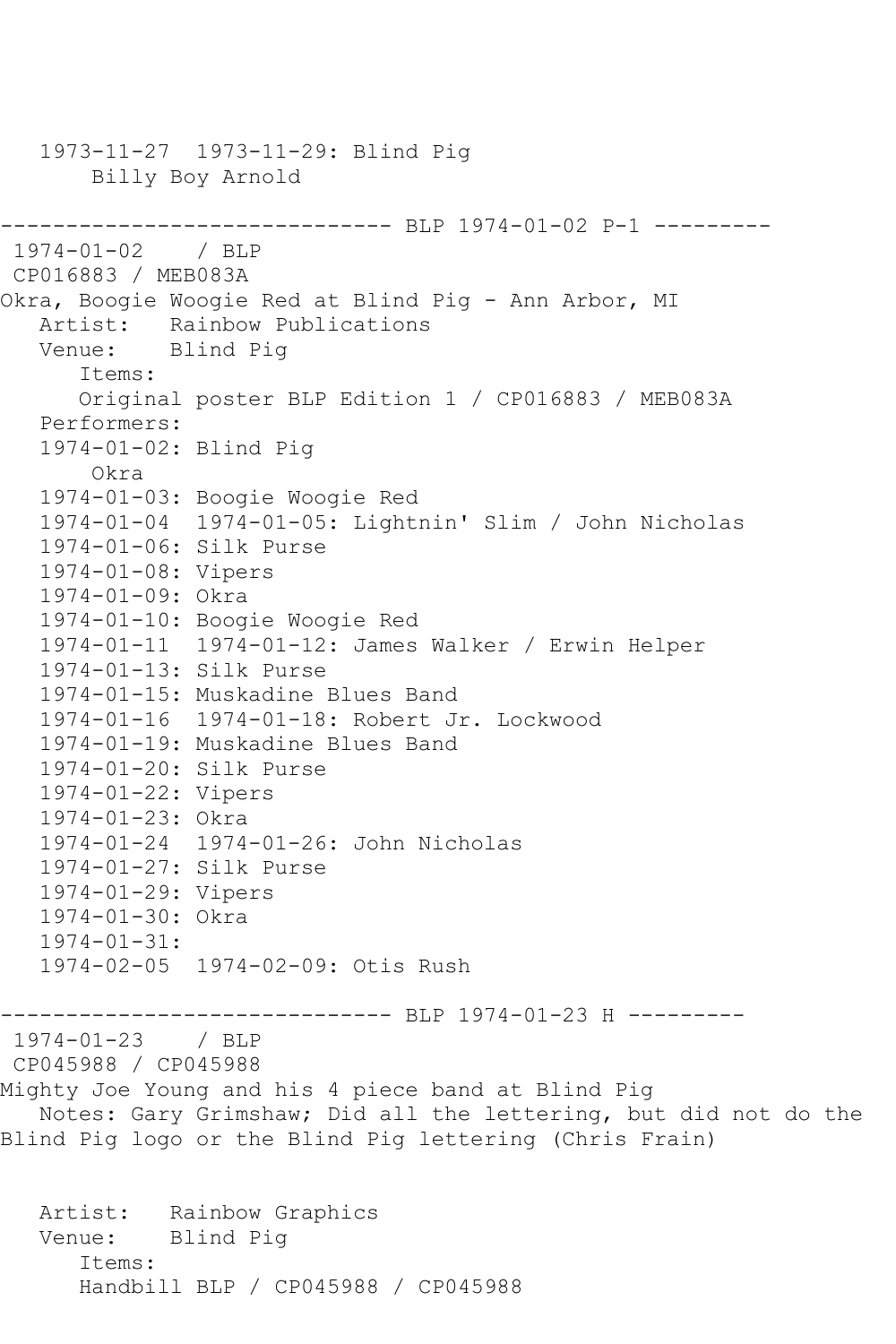```
 Handbill BLP / CP044381 / MEB079A
    Performers:
    1974-01-23 1974-01-25: Blind Pig
        Mighty Joe Young
                    ------------------------------ BLP 1974-02-01 P-1 ---------
1974-02-01 / BLP 
CP016882 / MEB082B
Vipers, Classical Music at Blind Pig - Ann Arbor, MI
   Notes: Gary Grimshaw: Nothing to do with this.
   Artist: Rainbow Publications
   Venue: Blind Pig
       Items:
       Original poster BLP Edition 1 / CP016882 / MEB082B
   Performers:
   1974-02-01 1974-02-02: Blind Pig
        Vipers / Vipers
    1974-02-03: Classical Music
   1974-02-05: Vipers
    1974-02-06: Okra
    1974-02-07 1974-02-09: Boogie Woogie Red
    1974-02-10: Classical Music
   1974-02-12: Vipers
   1974-02-13: Okra
    1974-02-14 1974-02-16: Otis Rush
   1974-02-17: Classical Music
   1974-02-19: Vipers
    1974-02-20: Okra
    1974-02-21 1974-02-23: Rabbits
   1974-02-24: Classical Music
   1974-02-26: Vipers
   1974-02-27: Okra
------------------------------ BLP 1974-02-14 P-1 ---------
1974-02-14 / BLP 
CP016874 / MEB078B
Otis Rush at Blind Pig - Ann Arbor, MI
   Artist: Rainbow Press
   Venue: Blind Pig
       Items:
       Original poster BLP Edition 1 / CP016874 / MEB078B
   Performers:
    1974-02-14 1974-02-16: Blind Pig
        Otis Rush
              ------------------------------ BLP 1974-03-01 P-1 ---------
```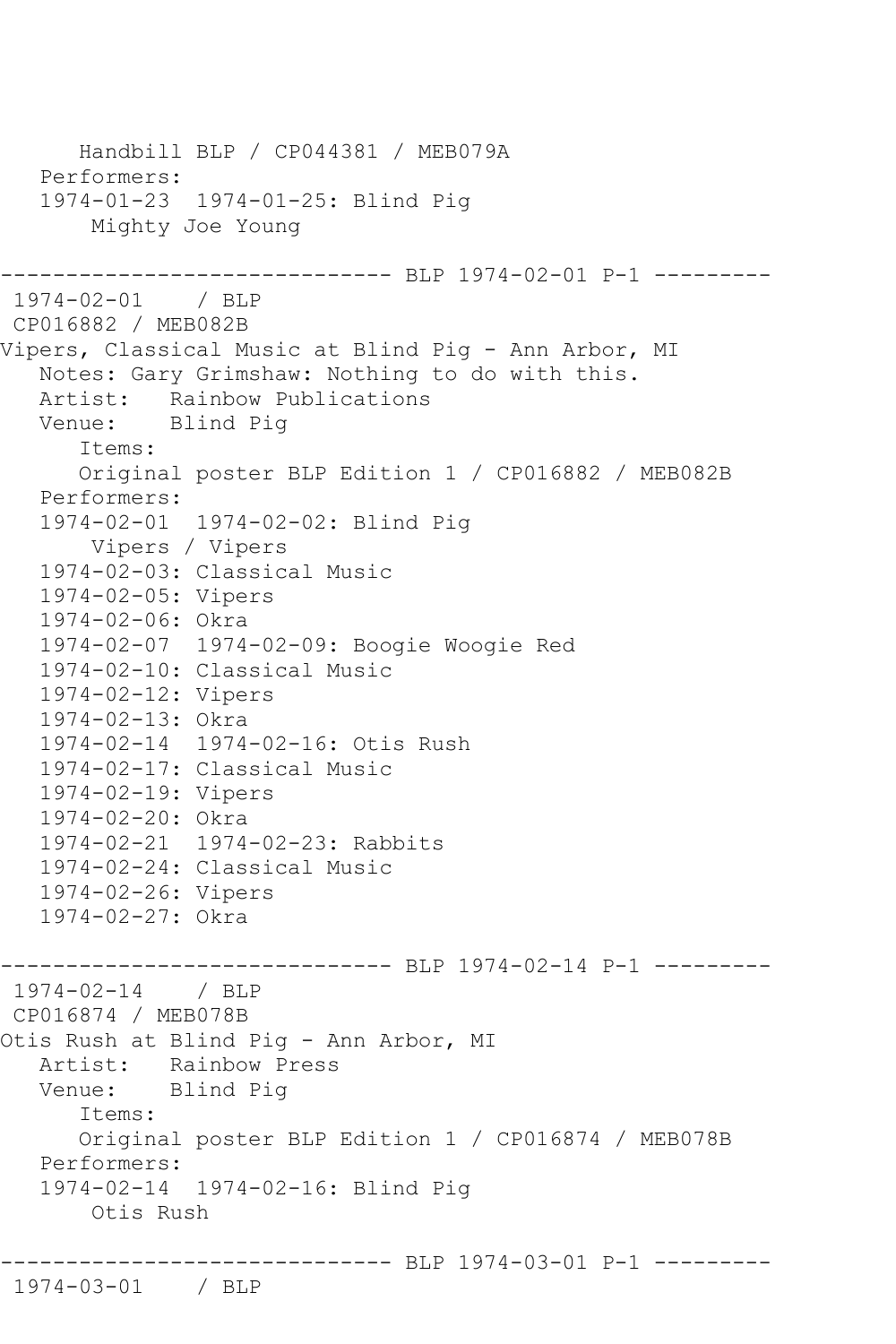```
CP016881 / MEB082A
Brooklyn Blues Busters, Classical Music at Blind Pig - Ann Arbor, MI
   Notes: Gary Grimshaw: Nothing to do with this.
  Artist: Rainbow Publications<br>Venue: Blind Pig
           Blind Pig
       Items:
       Original poster BLP Edition 1 / CP016881 / MEB082A
   Performers:
   1974-03-01 1974-03-02: Blind Pig
        Brooklyn Blues Busters
   1974-03-03: Classical Music
   1974-03-05 1974-03-06: Okra
   1974-03-07: Vipers
   1974-03-08 1974-03-09: Mogo Boogie Band
   1974-03-10: Classical Music
   1974-03-12 1974-03-13: Okra
   1974-03-14 1974-03-16: Koko Taylor
   1974-03-17: Classical Music
   1974-03-19 1974-03-20: Okra
   1974-03-21 1974-03-23: Boogie Woogie Red / John Nicholas
   1974-03-24: Jack Dewey
   1974-03-26 1974-03-27: Okra
   1974-03-28: Vipers
   1974-03-29 1974-03-30: Muskadine Blues Band
   1974-03-31: Classical Music
------------------------------ BLP 1974-04-03 P-1 ---------
1974-04-03 / BLP 
CP016879 / MEB081A
Vipers, Okra at Blind Pig - Ann Arbor, MI
   Notes: Gary Grimshaw: Nothing to do with this.
   Artist: Rainbow Publications
   Venue: Blind Pig
       Items:
       Original poster BLP Edition 1 / CP016879 / MEB081A
   Performers:
   1974-04-03: Blind Pig
        Vipers
   1974-04-04: Okra
   1974-04-05 1974-04-06: Simon Crumb String Band
   1974-04-07: Classical Music
   1974-04-08: Boogie Woogie Red
   1974-04-09: Ned
   1974-04-10: Ned
   1974-04-11 1974-04-13: Johnny Shines
   1974-04-14: Classical Music
   1974-04-16 1974-04-17: Vipers
```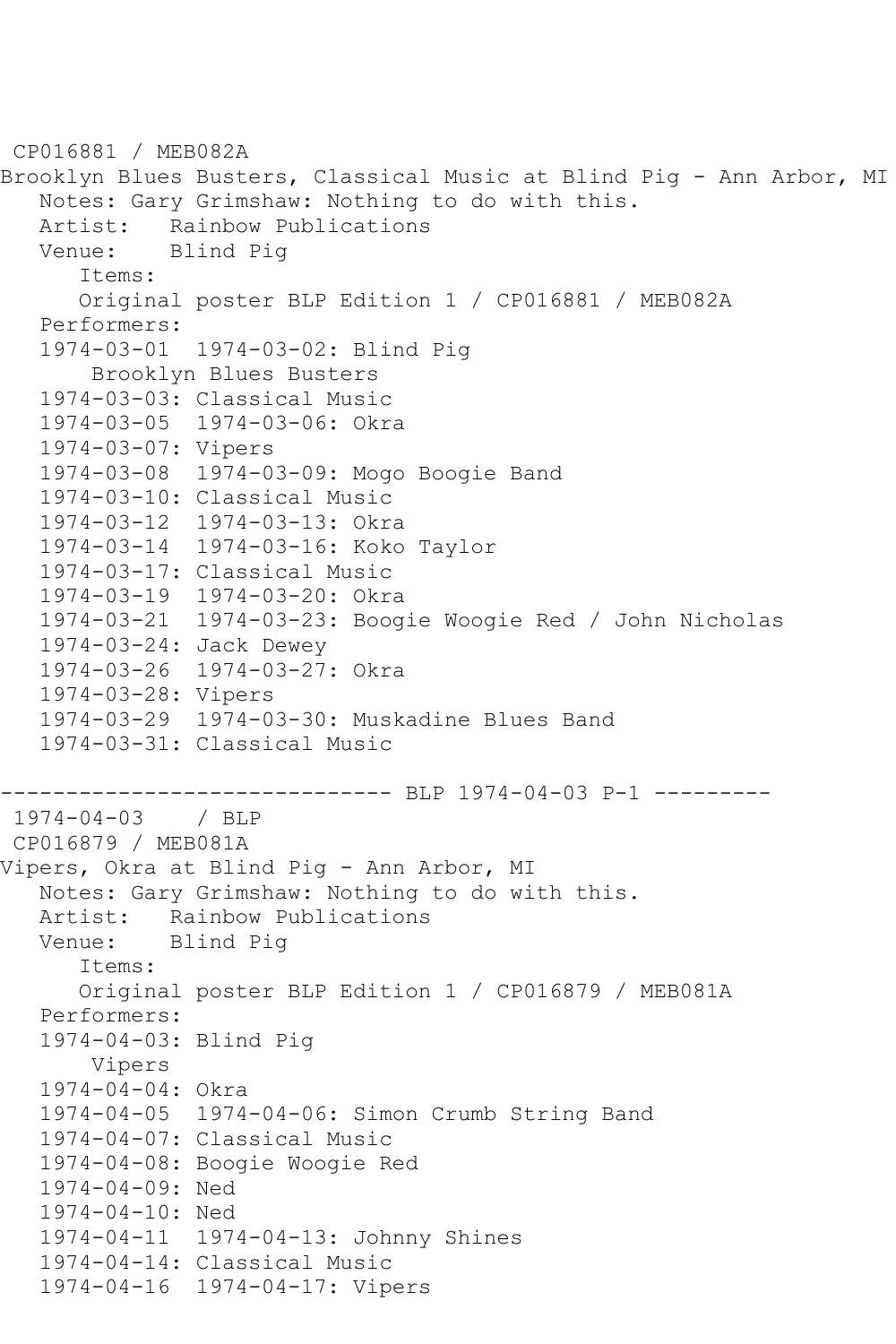```
 1974-04-18: Okra
   1974-04-19 1974-04-20: Johnny and G's Blues Revue
   1974-04-21: Classical Music
   1974-04-23: Vipers
   1974-04-24: Okra
   1974-04-25 1974-04-27: Jimmy Dawkins
   1974-04-28: Classical Music
   1974-04-30: Vipers
------------------------------ BLP 1974-04-26 P-1 ---------
1974-04-26 / BLP 
CP016873 / MEB078A
Jimmy Dawkins at Blind Pig - Ann Arbor, MI
   Notes: Gary Grimshaw: I did not do the layout on that.
   Artist: Rainbow Press
   Venue: Blind Pig
       Items:
      Original poster BLP Edition 1 / CP016873 / MEB078A
   Performers:
   1974-04-26 1974-04-27: Blind Pig
        Jimmy Dawkins
                ------------------------------ BLP 1974-05-01 P-1 ---------
1974-05-01 / BLP 
CP016880 / MEB081B
Muskadine Blues Band, Okra at Blind Pig, Ann Arbor - Ann Arbor, MI
   Notes: Gary Grimshaw: All Chris Frayne (Ozone).
   Artist: Ozone (Chris Frayne)
   Venue: Blind Pig
       Items:
      Original poster BLP Edition 1 / CP016880 / MEB081B
   Performers: Muskadine Blues Band
   1974-05-01 1974-05-02: Blind Pig
       Okra
   1974-05-03 1974-05-04: Infinite Sound
   1974-05-05: Silk Purse
   1974-05-08: Okra
   1974-05-09: John Nicholas
   1974-05-10 1974-05-11: Johnny Littlejohn / Vipers
   1974-05-12: Silk Purse
   1974-05-14: Friends Road Show
   1974-05-15: Okra
   1974-05-16: John Nicholas
   1974-05-17 1974-05-18: Baseball Bill
   1974-05-19: Silk Purse
   1974-05-21: Friends Road Show
   1974-05-22: Okra
```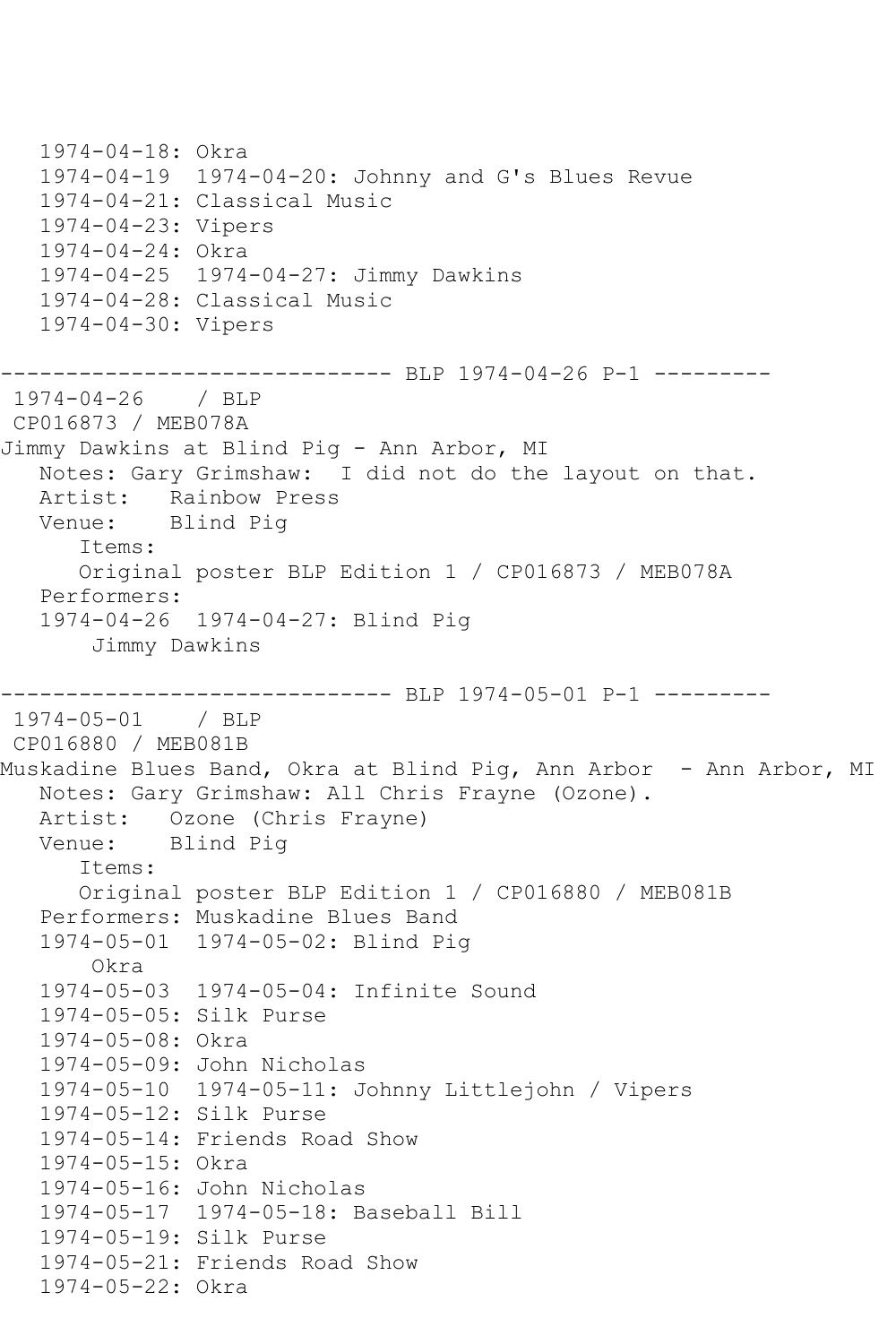1974-05-23: Peter Bowen 1974-05-24 1974-05-25: Vipers 1974-05-26: Silk Purse 1974-05-28: Friends Road Show 1974-05-29: Okra 1974-05-30: John Nicholas 1974-05-31: John Nicholas ------------------------------ BLP 1974-06-06 P-1 --------- 1974-06-06 / BLP CP017557 / MED653B Rabbits at Blind Pig - Ann Arbor, MI Venue: Blind Pig Items: Original poster BLP Edition 1 / CP017557 / MED653B Performers: 1974-06-06: Blind Pig Rabbits ------------------------------ BLP 1974-07-04 H --------- 1974-07-04 / BLP CP044711 Boogie Brothers at Blind Pig - Ann Arbor, MI Notes: Gary Grimshaw: All Grimshaw. Benefit: Benefit for the Sun Artist: Rainbow Publications Venue: Blind Pig Items: Handbill BLP / CP044711 Handbill BLP Edition 1 / CP016866 / MEB074B BLP / CP017804 / MED788A Performers: 1974-07-04: Blind Pig Boogie Brothers ------------------------------ BLP 1974-08-01 P-1 --------- 1974-08-01 / BLP CP044287 Okra, John Nicholas at Blind Pig - Ann Arbor, MI Notes: Gary Grimshaw: Nothing to do with this. Artist: Rainbow Publications Venue: Blind Pig Items: Original poster BLP Edition 1 / CP044287 Performers: 1974-08-01: Blind Pig Okra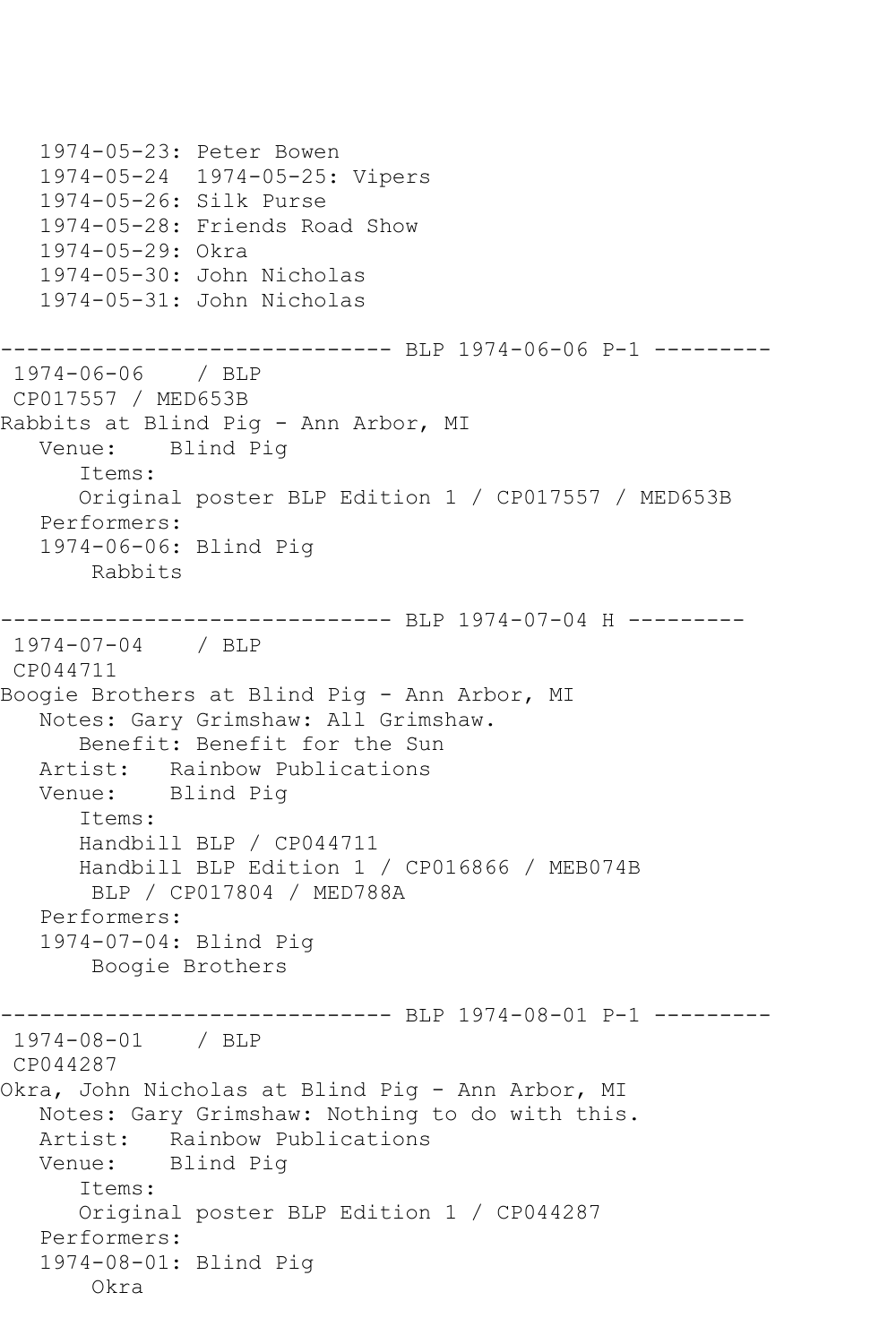```
 1974-08-02: John Nicholas
   1974-08-03 1974-08-04: Brooklyn Blues Busters
   1974-08-05: Classical Music
   1974-08-07 1974-08-08: Okra
   1974-08-09 1974-08-11: Vipers
   1974-08-12: Classical Music
   1974-08-13 1974-08-15: Mighty Joe Young
   1974-08-16 1974-08-18: John Nicholas
   1974-08-19: Classical Music
   1974-08-21 1974-08-22: Okra
   1974-08-23: Vipers
   1974-08-24 1974-08-25: Boogie Woogie Red
   1974-08-26: Classical Music
   1974-08-28 1974-08-29: Okra
   1974-08-30: John Nicholas
   1974-08-31: Okra
------------------------------ BLP 1974-08-13 P-1 ---------
1974-08-13 / BLP 
CP016885 / MEB084
Mighty Joe Young and his Chicago Blues Band at Blind Pig - Ann 
Arbor, MI
   Notes: Gary Grimshaw: Not mine.
   Artist: Rainbow Graphics
   Venue: Blind Pig
       Items:
       Original poster BLP Edition 1 / CP016885 / MEB084
   Performers:
   1974-08-13 1974-08-15: Blind Pig
       Mighty Joe Young
------------------------------ BLP 1974-08-28 H ---------
1974-08-28 / BLP 
CP044294
Okra, Classical Music at Blind Pig - Ann Arbor, MI
   Artist: Rainbow Publications
   Venue: Blind Pig
       Items:
      Handbill BLP / CP044294
      Handbill BLP Edition 1 / CP016877 / MEB080A
   Performers:
   1974-08-31 1974-09-01: Blind Pig
       Okra
   1974-09-02: Classical Music
   1974-09-04 1974-09-05: Okra
   1974-09-06: John Nicholas
   1974-09-07: Roosevelt Sykes
```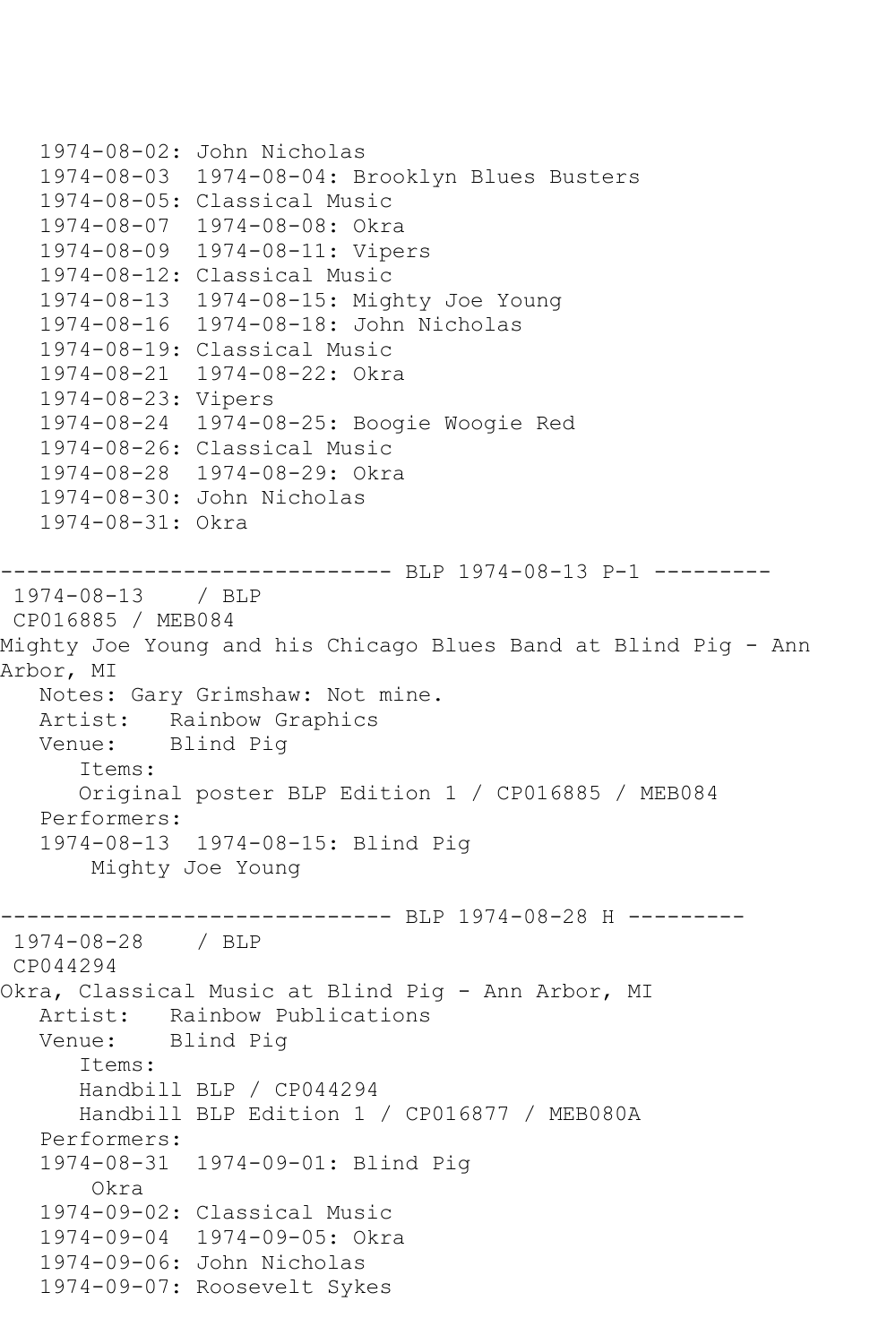```
 1974-09-08: John Nicholas
   1974-09-09: Hound Dog Taylor
   1974-09-11 1974-09-12: Okra
   1974-09-13 1974-09-15: Vipers
   1974-09-16: Classical Music
   1974-09-18 1974-09-19: Okra
   1974-09-20: John Nicholas
   1974-09-21 1974-09-20: Muskadine Blues Band
   1974-09-23: Classical Music
   1974-09-25 1974-09-26: Okra
   1974-09-27: Vipers
   1974-08-28 1974-08-29: Mojo Boogie Band
   1974-09-30: Classical Music
           ------------------------------ BLP 1974-09-06 P-1 ---------
1974-09-06 / BLP 
CP016868 / MEB075B
Hound Dog Taylor, Houserockers at Blind Pig, Ann Arbor - Ann Arbor, 
MI
   Artist: Amy Horowitz
   Venue: Blind Pig
       Items:
      Original poster BLP Edition 1 / CP016868 / MEB075B
   Performers:
   1974-09-06 1974-09-08: Blind Pig
        Hound Dog Taylor / Houserockers
------------------------------ BLP 1974-10-02 P-1 ---------
1974-10-02 / BLP 
CP016876 / MEB079B
Okra, Ann Arbor Afro-American Drum Troup at Blind Pig - Ann Arbor, 
MI
   Notes: Gary Grimshaw: I designed the Blind Pig logo, but I 
didn't do the layout.
   Artist: Rainbow Publications
   Venue: Blind Pig
       Items:
      Original poster BLP Edition 1 / CP016876 / MEB079B
   Performers:
   1974-10-02 1974-10-03: Blind Pig
       Okra
   1974-10-04: Ann Arbor Afro-American Drum Troup
   1974-10-05 1974-10-06: Terry Tate Blues Band
   1974-10-07: Silk Purse
   1974-10-09 1974-10-10: Okra
   1974-10-11: John Nicholas
   1974-10-12 1974-10-13: John Nicholas / Boogie Woogie Red
```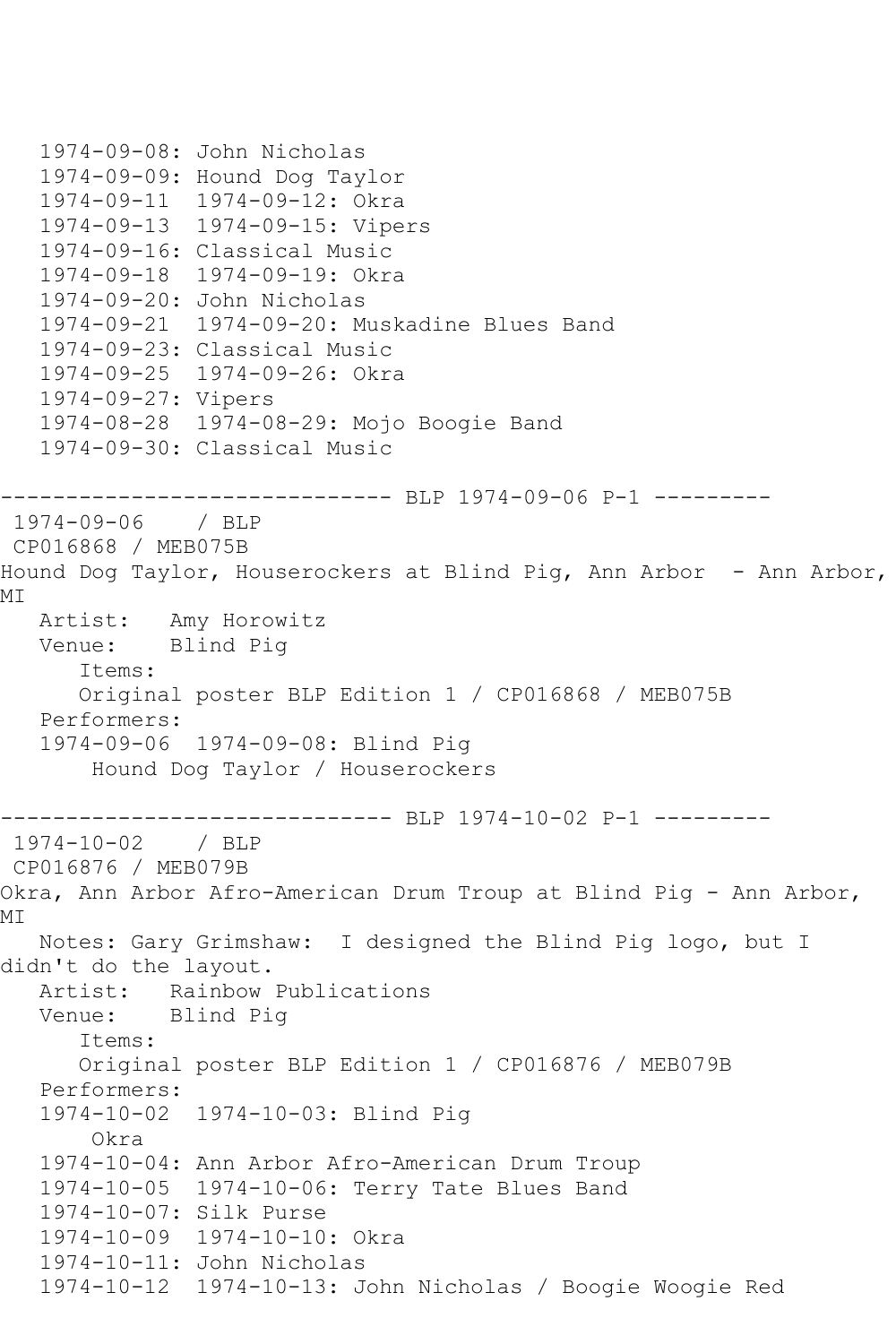```
 1974-10-14:
   1974-10-16 1974-10-17: Okra
   1974-10-18: Ann Arbor Afro-American Drum Troup
   1974-10-19 1974-10-20: Brooklyn Blues Busters
   1974-10-21: Silk Purse
 1974-10-23 1974-10-24: Okra
 1974-10-25 1974-10-27: Vipers
   1974-10-28: Silk Purse
   1974-10-30 1974-10-31: Okra
------------------------------ BLP 1975-02-21 P-1 ---------
1975-02-21 / BLP 
CP017565 / MED656C
Rabbits at Blind Pig - Ann Arbor, MI
   Artist: Rainbow Graphics
   Venue: Blind Pig
      Items:
      Original poster BLP Edition 1 / CP017565 / MED656C
   Performers:
   1975-02-21 1975-02-23: Blind Pig
       Rabbits
------------------------------ BLP 1977-06-03 P-1 ---------
1977-06-03 / BLP 
CP017803 / MED787
We're Moving the Ann Arbor Sun: Steve Mackay, Hawg Tate at Blind Pig
      Benefit: Ann Arbor Sun Benefit
   Artist: Gary Grimshaw
   Venue: Blind Pig
      Items:
      Original poster BLP Edition 1 / CP017803 / MED787
   Performers:
   1977-06-03: Blind Pig
       Odyssey
       Steve Mackay / Hawg Tate / Bill Lynn / Arlene Kwasniak / Up
------------------------------ BLP 1993-04-03 P ---------
1993-04-03 / BLP 
CP023426 / CP023426
Slot Craw at Blind Pig, Ann Arbor - Ann Arbor,
   Venue: Blind Pig
      Items:
      Original poster BLP / CP023426 / CP023426 (8-1/2 x 11)
   Performers:
   1993-04-03: Blind Pig
       Slot Craw
```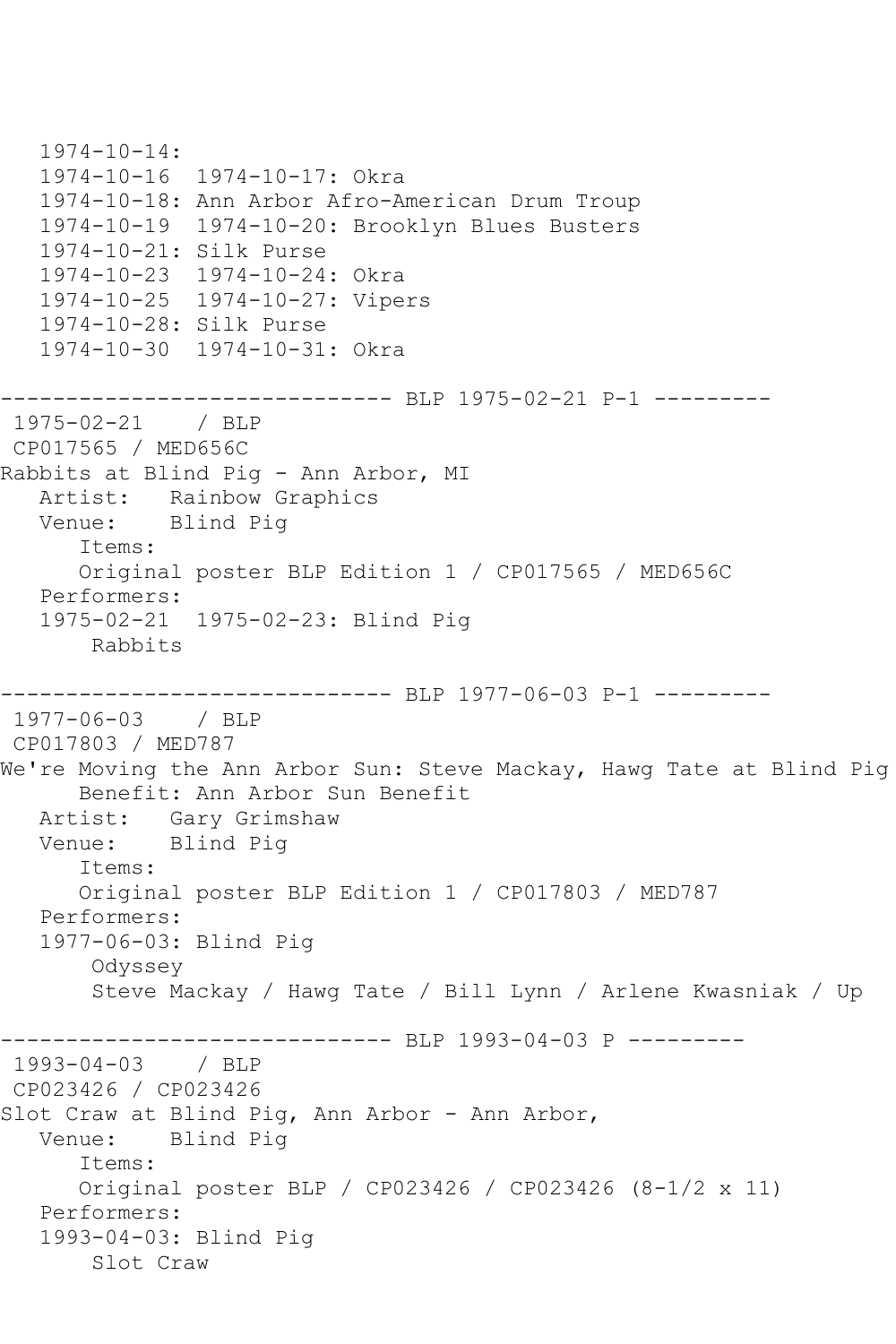------------------------------ BLP 1993-12-04 P --------- 1993-12-04 / BLP CP022994 / CP022994 Restroom Poets, Whiptail at Blind Pig, Ann Arbor - Ann Arbor, Venue: Blind Pig Items: Original poster BLP / CP022994 / CP022994 (11 x 17) Performers: 1993-12-04: Blind Pig Restroom Poets / Whiptail ------------------------------ 1994-03-11 P ---------  $1994 - 03 - 11$ CP061282 / CP061282 Tripping Daisy, Eve's Plum at Blind Pig Notes: Limited edition of 500. Artist: Frank Kozik<br>Venue: Blind Piq Blind Pig Items: Original poster / CP061282 / CP061282 (17-1/2 x 22-1/2) Notes: Limited Edition of 500 Performers: 1994-03-11: Blind Pig Tripping Daisy / Eve's Plum ------------------------------ BLP 1994-04-15 P-1 --------- 1994-04-15 / BLP CP014720 / MARM535 Wig, Modern Piano Chaos at Blind Pig - Ann Arbor, MI Venue: Blind Pig Items: Original poster BLP Edition 1 / CP014720 / MARM535 Performers: 1994-04-15: Blind Pig Wig / Modern Piano Chaos / Cathouse ------------------------------ -MA-048 1995-08-12 P-1 --------- 1995-08-12 / MA-048 CP007504 / CP02748 Spank, Jawbone at Tour Poster - Chicago, IL Private Notes: Arminski Artist: Mark Arminski Venue: Tour Poster Items: Original poster -MA-048 Edition 1 / CP007504 / CP02748 Price: 75.00 Handbill -MA-048 Edition 1 / CP008697 / CP03942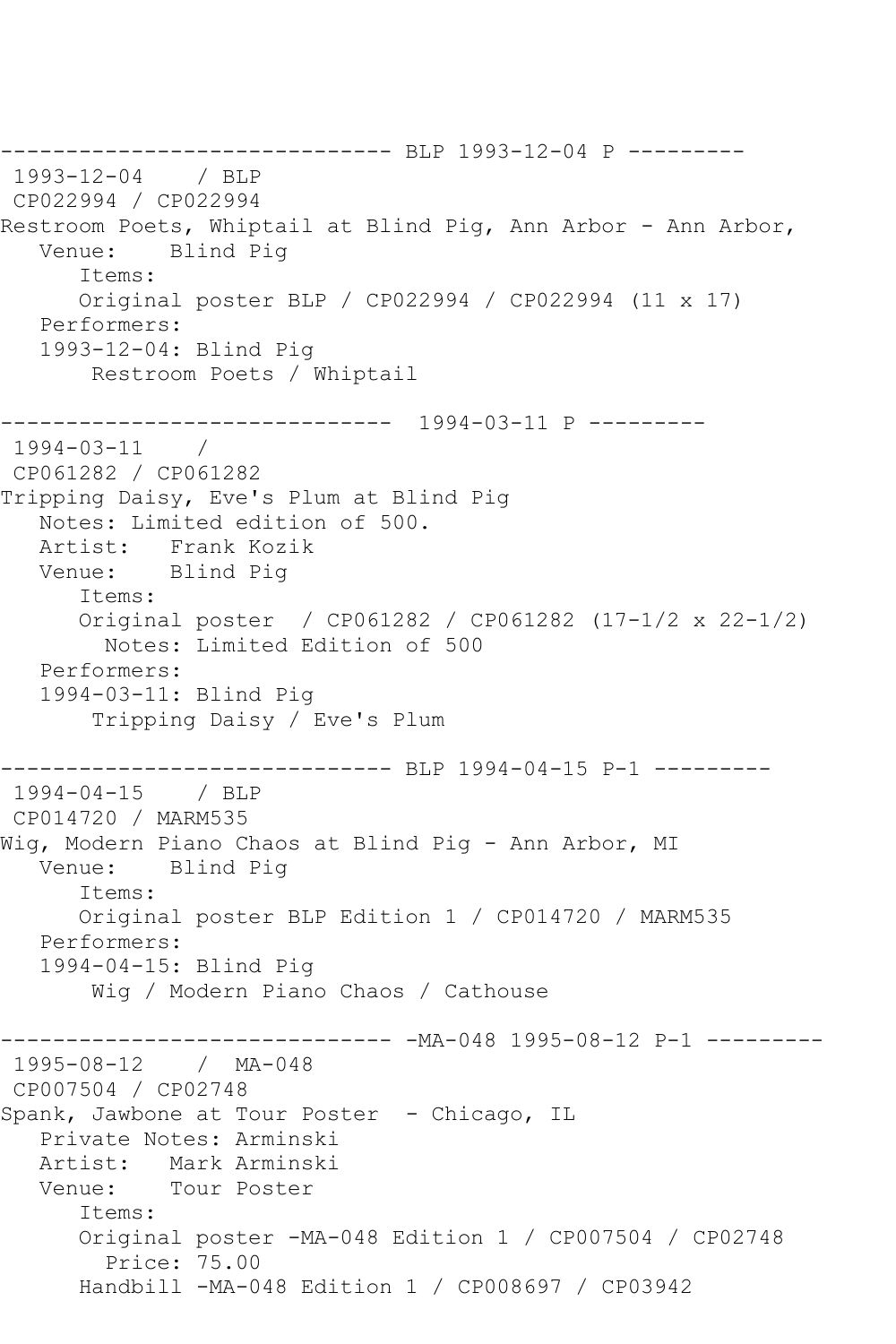Price: 30.00 -MA-048 / NONE / ARM048 Performers: 1995-08-12 1995-08-26: Tour Poster Tour Poster 1995-08-12: Lili's 21 1995-08-12: Lili's 21 Spank / Spank / Jawbone / Jawbone 1995-08-15: Tuesday Night Music Club, Grand Rapids 1995-08-15: Tuesday Night Music Club, Grand Rapids Spank / Spank / Jambone / Jambone 1995-08-18: Frankies, Toledo, Oh 1995-08-18: Frankies, Toledo, Oh Spank / Spank 1995-08-19: Tower Records, Chicago 1995-08-19: Tower Records, Chicago Spank / Spank 1995-08-19: Hog Head Mcdunna's, Chicago 1995-08-19: Hog Head Mcdunna's, Chicago Spank / Spank 1995-08-25: Magic Bag 1995-08-25: Magic Bag Spank / Spank / Tyde / Tyde / Restroom Poets / Restroom Poets 1995-08-26: Blind Pig 1995-08-26: Blind Pig Spank / Spank / Frankie Yankovic's Sox / Frankie Yankovic's Sox ------------------------------ 1995-11-14 P --------- 1995-11-14 / CP700429 / CP700429 Supersuckers, Rocket from the Crypt at Blind Pig [Ann Arbor, MI] Notes: This item appears in the book 'The Art of Modern Rock' as AMR # 077.3 Artist: Jay Ryan / The Bird Machine Venue: Blind Pig Items: Original poster / CP700429 / CP700429 (12-1/2 x 24)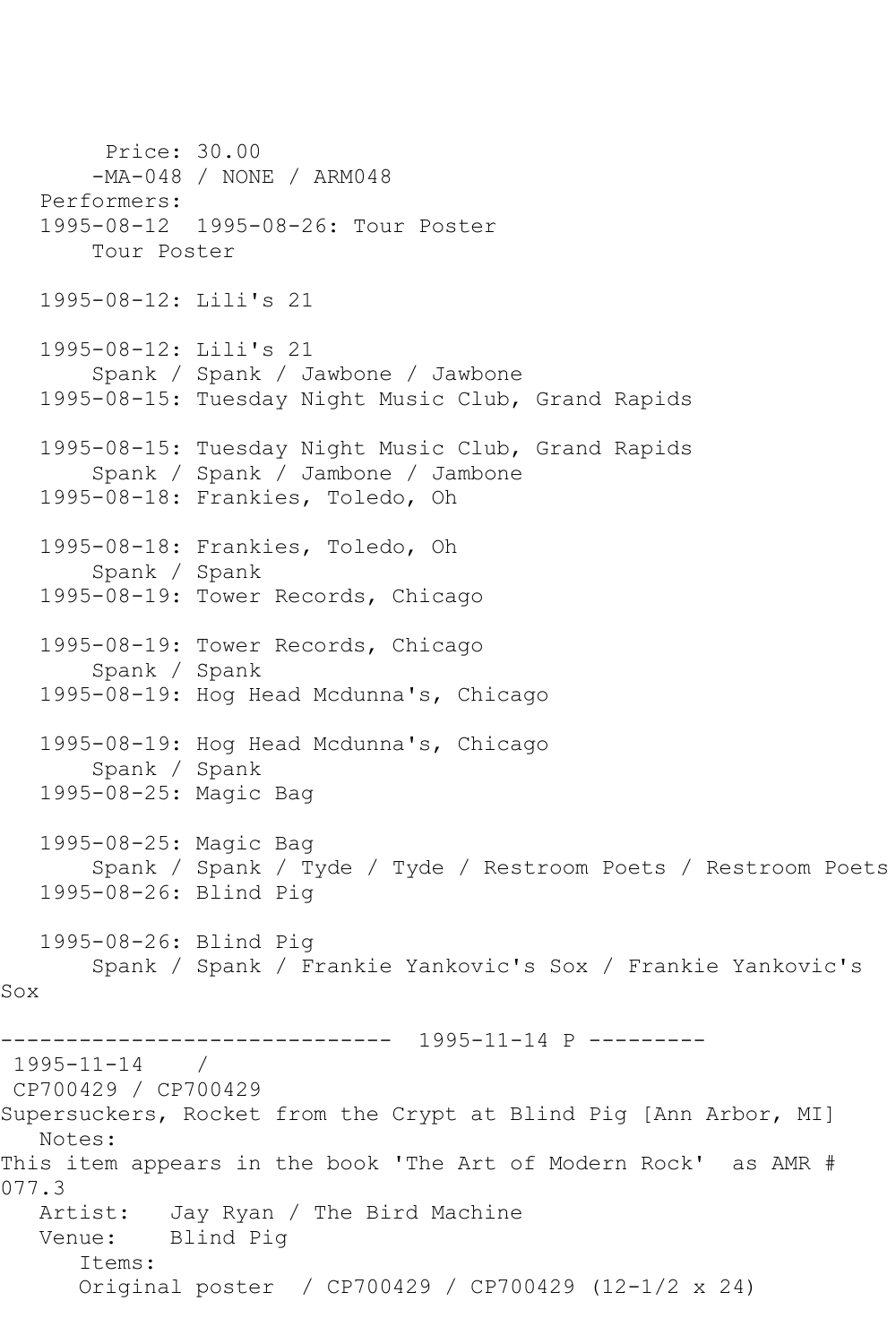Performers: 1995-11-14: Blind Pig Supersuckers / Rocket from the Crypt / Wesley Willis Fiasco ------------------------------ BLP 19zz-03-04 H-1 --------- 19zz-03-04 / BLP CP016864 / MEB073B Ann Arbor ART: Gary Grimshaw, Linda Carlson at Blind Pig Notes: Gary Grimshaw: Gary Grimshaw: I did the layout on this and the logo that says ART, but the illustration is from Ken Piekny. I was the curator of this show. I got all the pieces and hung them on the wall. Artist: Piekny Venue: Blind Pig Items: Handbill BLP / CP044668 Handbill BLP Edition 1 / CP016864 / MEB073B Handbill BLP Edition 1 / CP016863 / MEB073A Performers: 19zz-03-04 19zz-03-15: Blind Pig Gary Grimshaw / Linda Carlson / Richard Creamcheese / Ron Komperda / Ken Plekny / Greg Sobran / Rebecca Sutton ------------------------------ 2001-03-16 P --------- 2001-03-16 / CP700980 / CP700980 Orange Recordings SXSW Showcase Notes: This item appears in the book 'The Art of Modern Rock' as AMR # 279.3<br>Artist: Brian Ewing Venue: Blind Pig Pub Items: Original poster / CP700980 / CP700980 (6 x 4) Performers: 2001-03-16: Blind Pig Pub ------------------------------ BLP NONE P-1 --------- / BLP CP016870 / MEB076B Asleep at the Wheel at Blind Pig - Ann Arbor, MI Venue: Blind Pig Items: Original poster BLP Edition 1 / CP016870 / MEB076B Performers: NONE: Blind Pig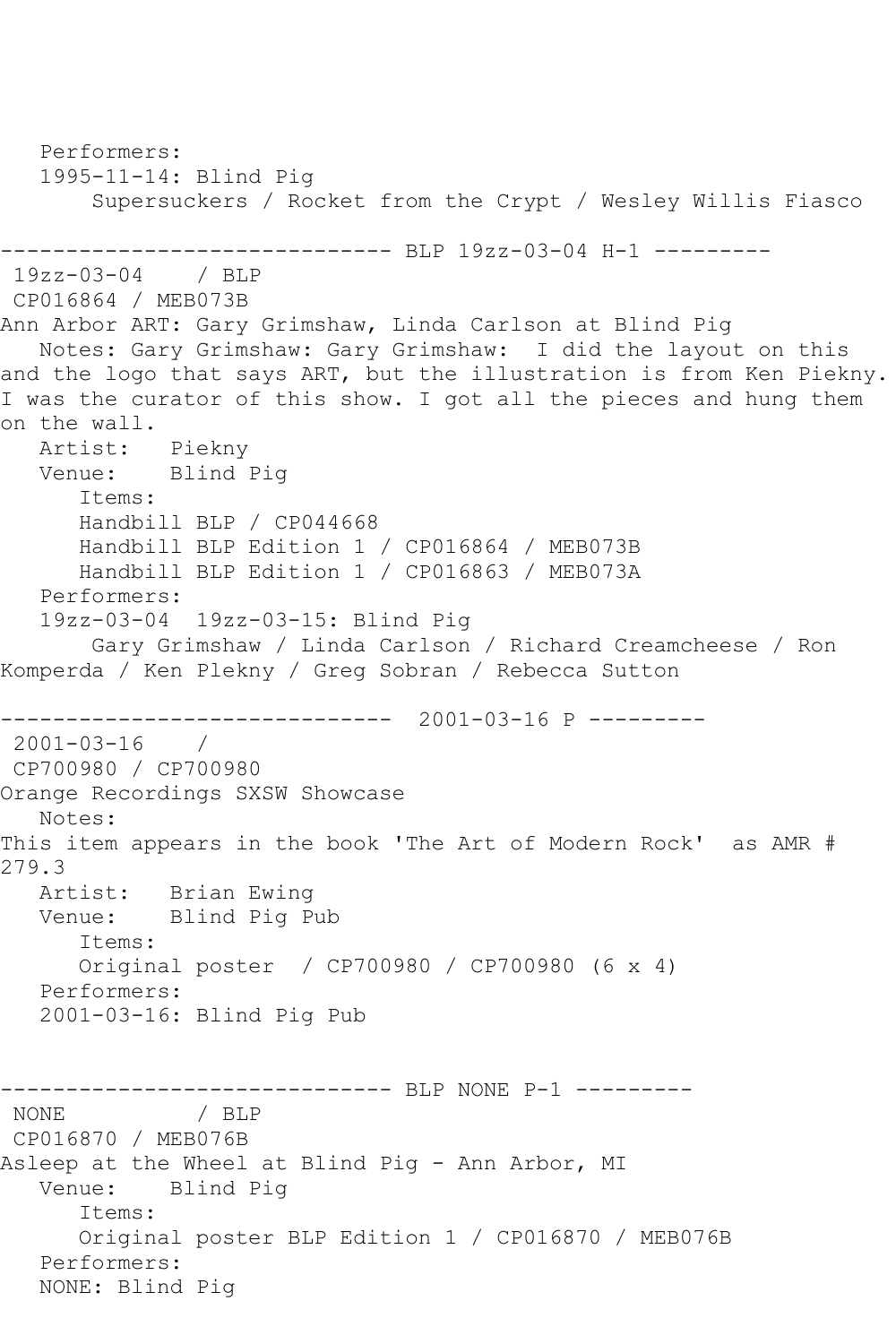Asleep at the Wheel ----------- BLP No Date P-1 ---------No Date / BLP CP016884 / MEB083B Blind Pig, Ann Arbor at Blind Pig, Ann Arbor - Ann Arbor, MI Notes: Gary Grimshaw: I did that. That's my art. At that time, I lived upstairs from the Blind Pig. I really liked that place. Artist: Gary Grimshaw Venue: Blind Pig Items: Original poster BLP Edition 1 / CP016884 / MEB083B Performers: No Date: Blind Pig Blind Pig ------------------------------ zzzz-03-18 P -------- zzzz-03-18 f / CP050770 / CP050770 Big Chief at Blind Pig Benefit: Inhale to the Chief Artist: Mark Dancey Venue: Blind Pig Items: Original poster / CP050770 / CP050770 Performers: zzzz-03-18 fri: Blind Pig Big Chief ------------------------------ BLP zzzz-05-15 P -------- zzzz-05-15 t / BLP CP045980 / CP045980 J.B. Hutto and the Hawks at Blind Pig Notes: Gary Grimshaw: All Grimshaw, except the logo of the pig is George Frain. Artist: Gary Grimshaw Venue: Blind Pig Items: Original poster BLP / CP045980 / CP045980 Performers: zzzz-05-15 tue zzzz-05-17 thu: Blind Pig J.B. Hutto ------------------------------ MRFP zzzz-05-30 P -------- zzzz-05-30 t / MRFP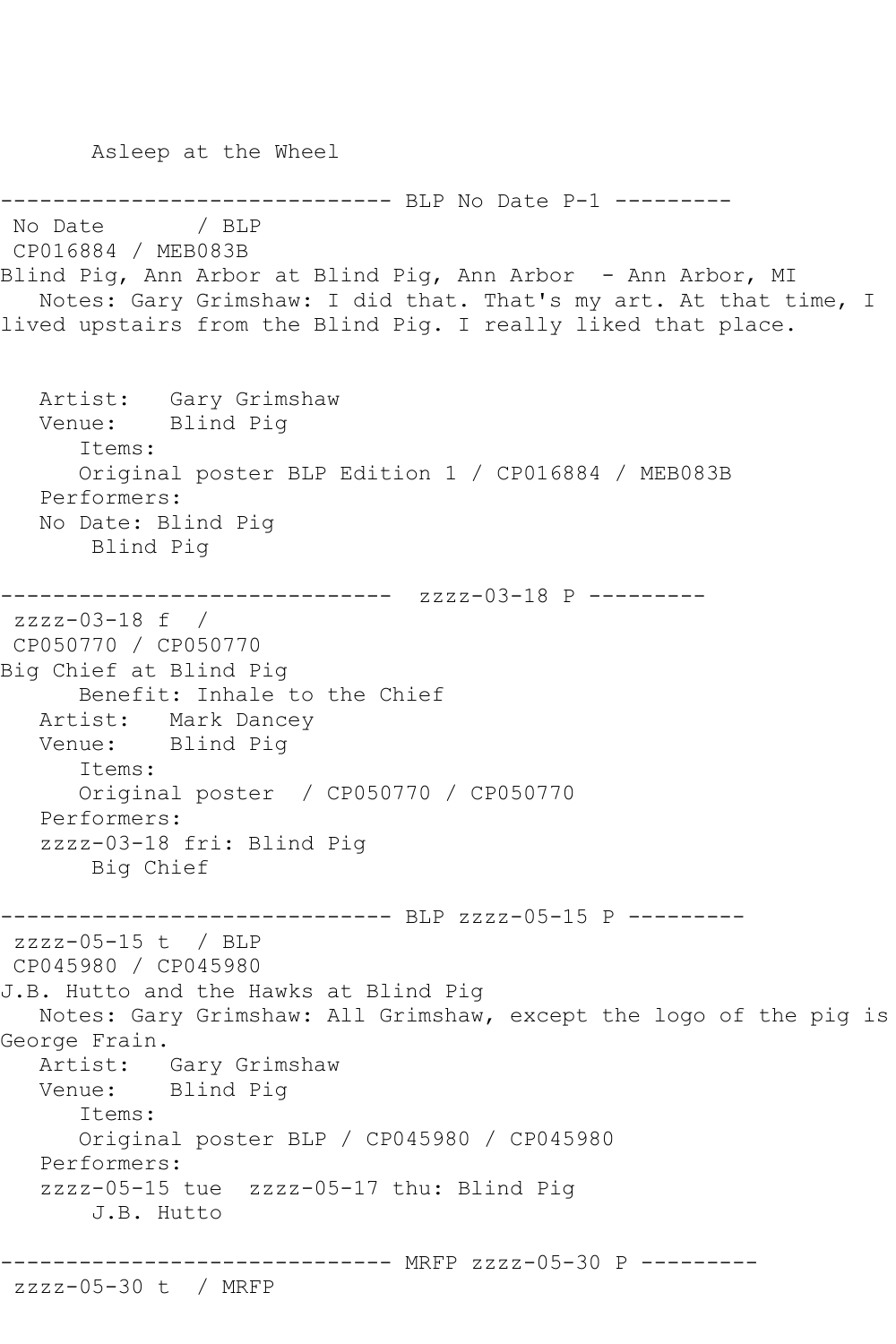```
CP045975 / CP045975
Hawg Tate, Bill Lynn at Mr. Floods Party
   Artist: Gary Grimshaw
   Venue: Mr. Flood's Party
      Items:
      Original poster MRFP / CP045975 / CP045975
   Performers:
   zzzz-05-30 tue: Mr. Flood's Party
       Hawg Tate / Bill Lynn / Arlene Kwasniak
   zzzz-06-01 thu: Odyssey
       Up
   zzzz-06-03 sat: Blind Pig
       Steve Mackay
------------------------------ zzzz-11-23 P ---------
zzzz-11-23 s /
CP050785 / CP050785
Thornetta Davis at Blind Pig
   Artist: Mark Dancey
   Venue: Blind Pig
      Items:
      Original poster / CP050785 / CP050785
   Performers:
   zzzz-11-23 sat: Blind Pig
       Thornetta Davis
------------------------------ BLP zzzz-zz-zz P ---------
zzzz-zz-zz / BLP 
CP009094 / CP06249
Boogie Woogie Red at Blind Pig - Ann Arbor, MI
   Venue: Blind Pig
      Items:
      Original poster BLP / CP009094 / CP06249
   Performers:
   zzzz-zz-zz: Blind Pig
------------------------------ BLP zzzz-zz-zz H ---------
zzzz-zz-zz / BLP 
CP044485
Boogie Woogie Red on Blind Pig Records
   Venue: Blind Pig
      Items:
      Handbill BLP / CP044485
   Performers:
   zzzz-zz-zz: Blind Pig
       Boogie Woogie Red
```